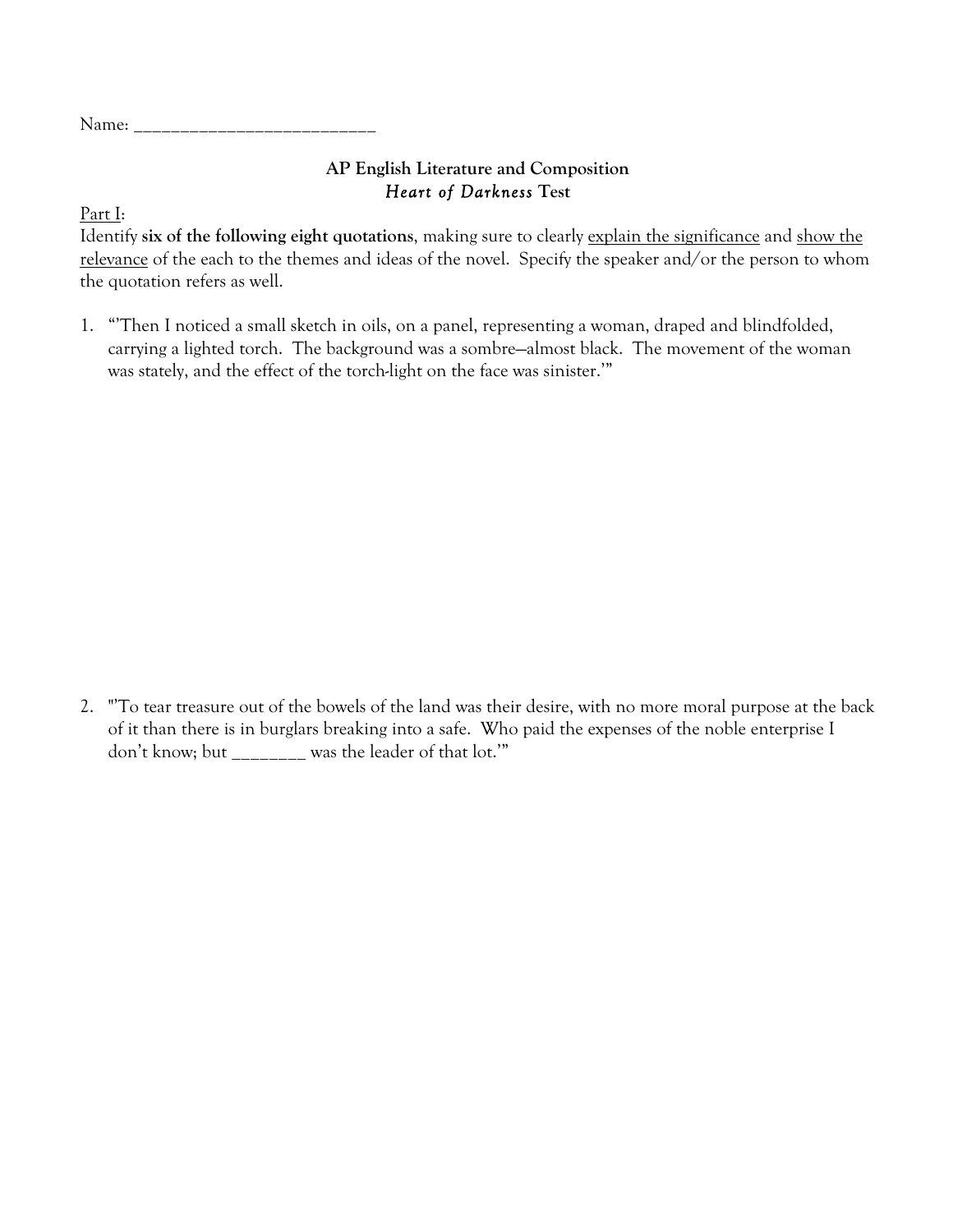3. "'"He electrified large meetings. He had faith—don't you see?—he had the faith. He could get himself to believe anything—anything. He would have been a splendid leader of an extreme party."'"

4. "'That's backbone. His starched collars and got-up shirt-fronts were achievements of character. He had been out nearly three years.'"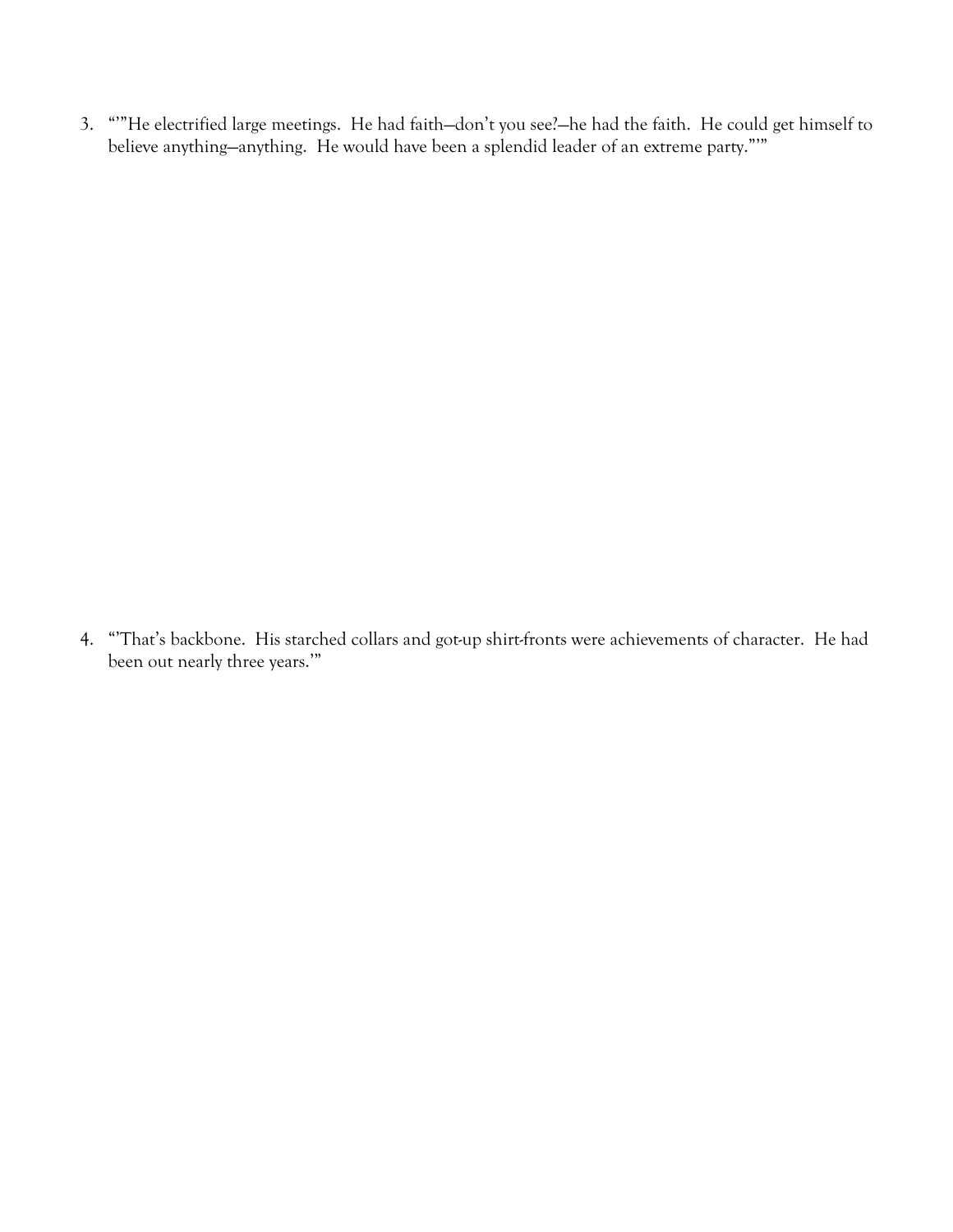5. "'The excellent woman, living right in the rush of all that humbug, got carried off her feet. She talked about "weaning those ignorant millions from their horrid ways," till, upon my word, she made me quite uncomfortable.'"

6. "'I don't want to bother you much with what happened to me personally,' he began, showing in this remark the weakness of many tellers of tales who seem so often unaware of what their audience would best like to hear."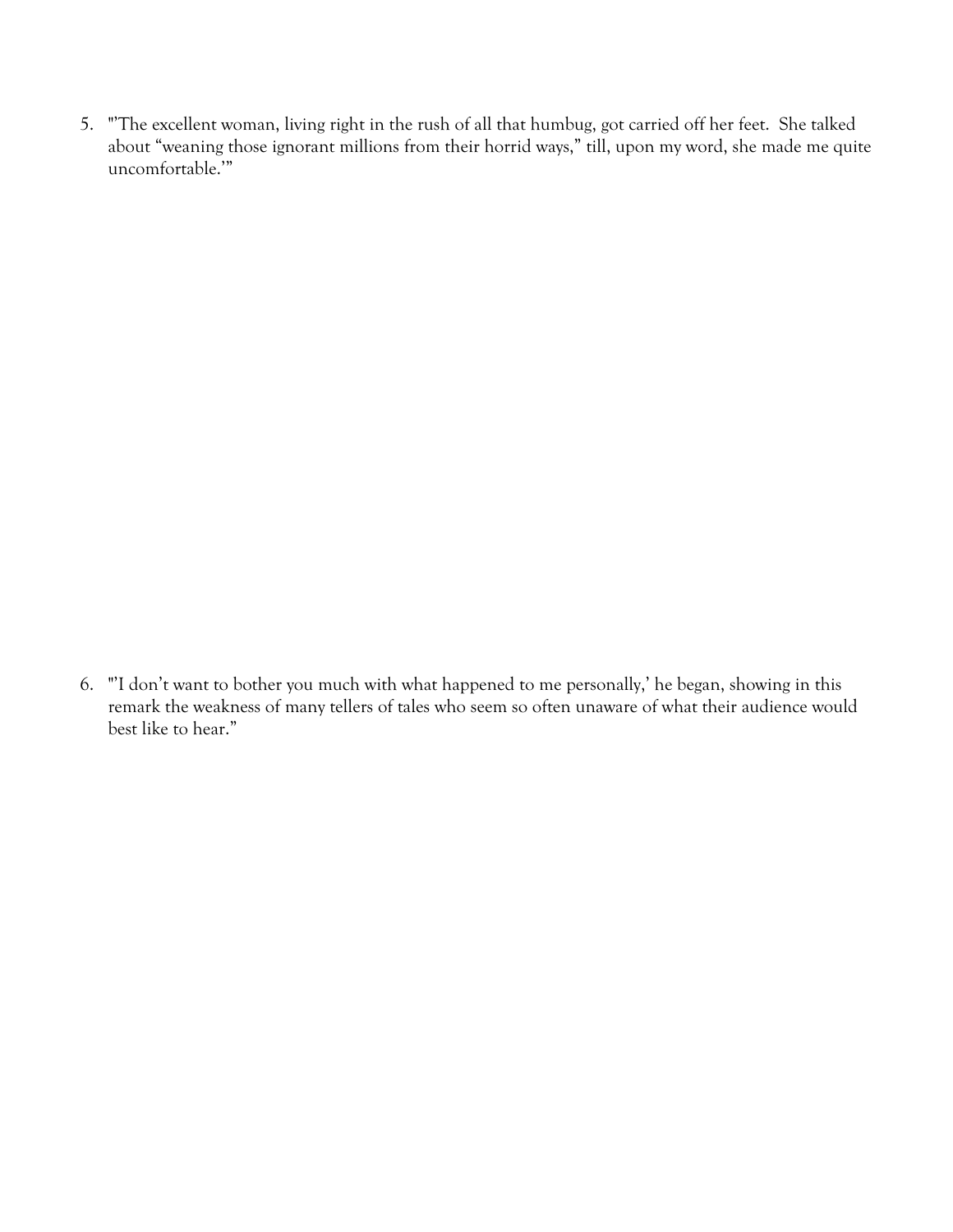7. "'I pulled the string of the whistle, and I did this because I saw the pilgrims on deck getting out their rifles with an air of anticipating a jolly lark. . . . Only the barbarous and superb woman did not so much as flinch and stretched tragically her bare arms after us over the sombre and glittering river.'"

8. "'I missed him even while his body was still lying in the pilot-house. Perhaps you will think it passing strange, this regret for a savage who was of no more account than a grain of sand in a black Sahara.'"